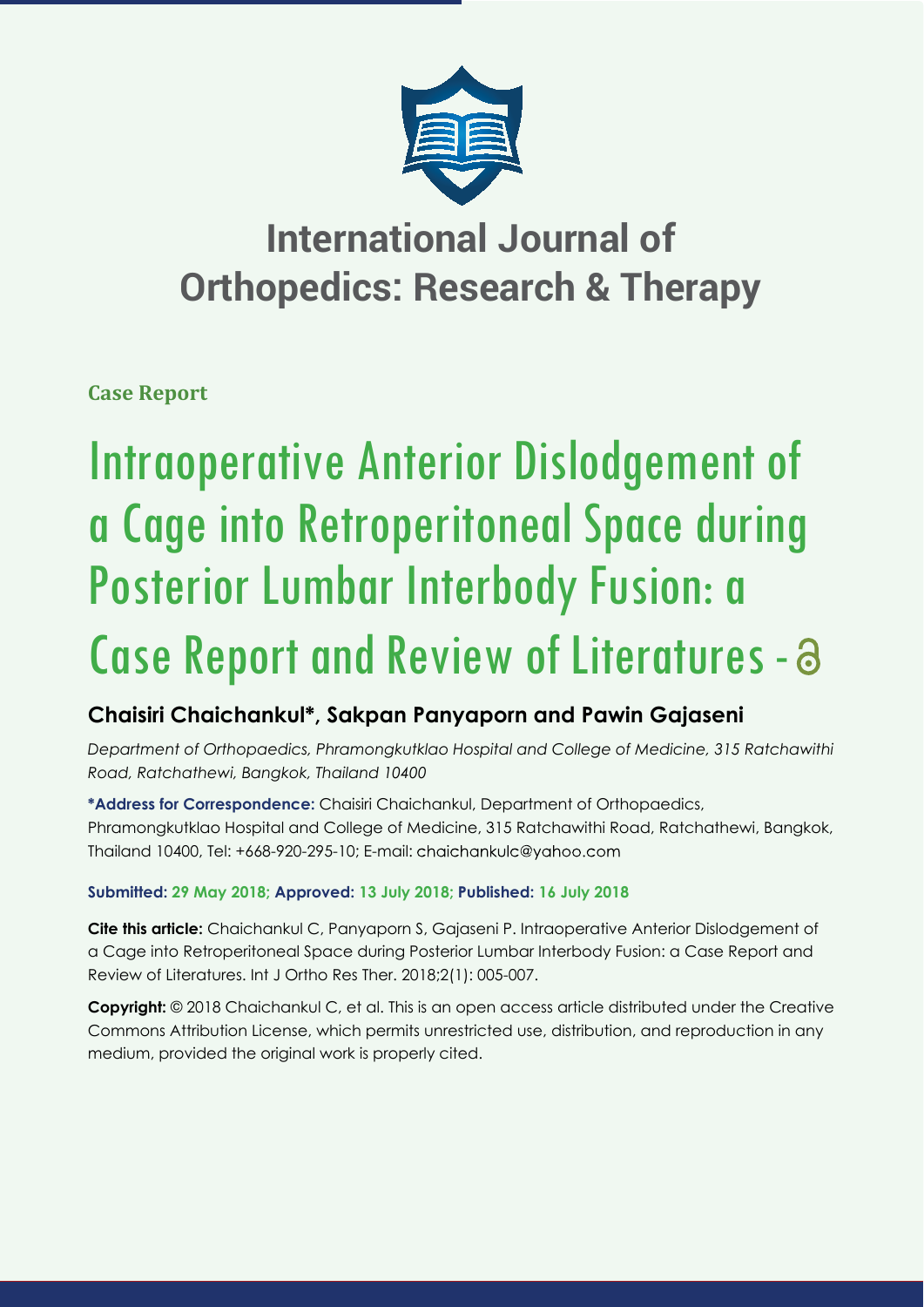#### **ABSTRACT**

**Background:** Posterior lumbar interbody fusion is acknowledged as the technique designed to take an advantage of making circumferential fusion by a single approach while avoiding the injury to anterior vascular structures. However, due to the increasing usage of the interbody techniques, there are emerging case reports and series of the vascular injury followed by the interbody fusion in addition to ALIF

**Material and methods:** The author's demonstrated case by showing the incident during intra-and postoperative period, imaging studies related to the incident, and tried to investigate the incidence to reveal causes of surgery-related anterior cage dislodgement.

**Conclusion:** To consider risk factors related to the incident of major abdominal vessel injury during PLIF is important. In addition to the disc preparation step, a step of insertion the cage inside intervertebral disc space is also risky especially if two cages or larger cage are planned to be use. The preoperative planning is necessary to reduce this unfavorable complication.

**Keywords:** Posterior lumbar interbody fusion; Anterior cage dislodgement; Abdominal vascular injury

#### **INTRODUCTION**

Posterior Lumbar Interbody Fusion (PLIF) is one of the surgical techniques used to treat several spinal pathologies such as degenerative disc disease, spinal instability, trauma, and deformity [1].

PLIF is acknowledged as a technique that designed to take an advantage of making fusion 180 degrees or more by a single approach while avoiding the injury to anterior vascular structures, contrast to Anterior Lumbar Interbody Fusion (ALIF), which needs the combination of the posterior procedure to complete the circumferential fusion task [2]. Recently, due to the increasing usage of the interbody techniques, there are emerging case reports and series of the vascular injury followed by the interbody fusion in addition to ALIF [3-5].

Our case herein this report illustrates the possibility of anterior vascular structures endangered during PLIF procedure. We demonstrate the intra- and postoperative image studies and explore the risk factors that might related to our case as well as review some related literatures.

#### **CASE REPORT**

A 69-year-old man with lumbar spinal stenosis presented with low back pain and neurogenic claudication for 10 years. He had no previous history of trauma or spinal surgery. After unsatisfied with long conservative treatment, he was consented to surgical treatment as instrumented posterolateral and posterior interbody fusion from L2 to S1. The preoperative images were revealed, and preoperative planning was done thoroughly.

The operation was performed uneventfully following the standard surgical technique until a second cage was placed on the left side of L5/ S1 intervertebral space. At that moment, the surgeon (CC) felt loss of resistance while banging the cage anteriorly. The lateral fluoroscopic image was checked immediately and demonstrated malposition of the cage anterior to the anterior vertebral body line (Figure 1). Because, there is no significant bleeding from the L5/S1 intervertebral disc space and patient was stable throughout the operation in terms of vital signs and other hemodynamic parameters. Therefore, the surgeon proceeded all procedures and completed the operation without removal the dislodged cage. Postoperative CT angiograph was performed immediately after the operation was done. It showed that the anterior dislodged cage was underneath a left common iliac vein without compression or indentation to major blood vessels or any other internal organs (Figure 2).

The patient was carefully monitored by CT angiography and serial radiographic examinations without sequela complications by the dislodged cage. At the last follow-up of 6 months postoperative, there was still no change of the cage position. Regarding to the degenerative spine, patient was satisfied with the postoperative outcome.

#### **DISCUSSION**

To create anterior column support via posterior approach, where is needed anyway for spinal canal decompression, is an attractive



Figure 1: The white arrowhead demonstrated the first interbody cage at the proper site, while the white arrow demonstrated the second cage which located in retroperitoneal space.